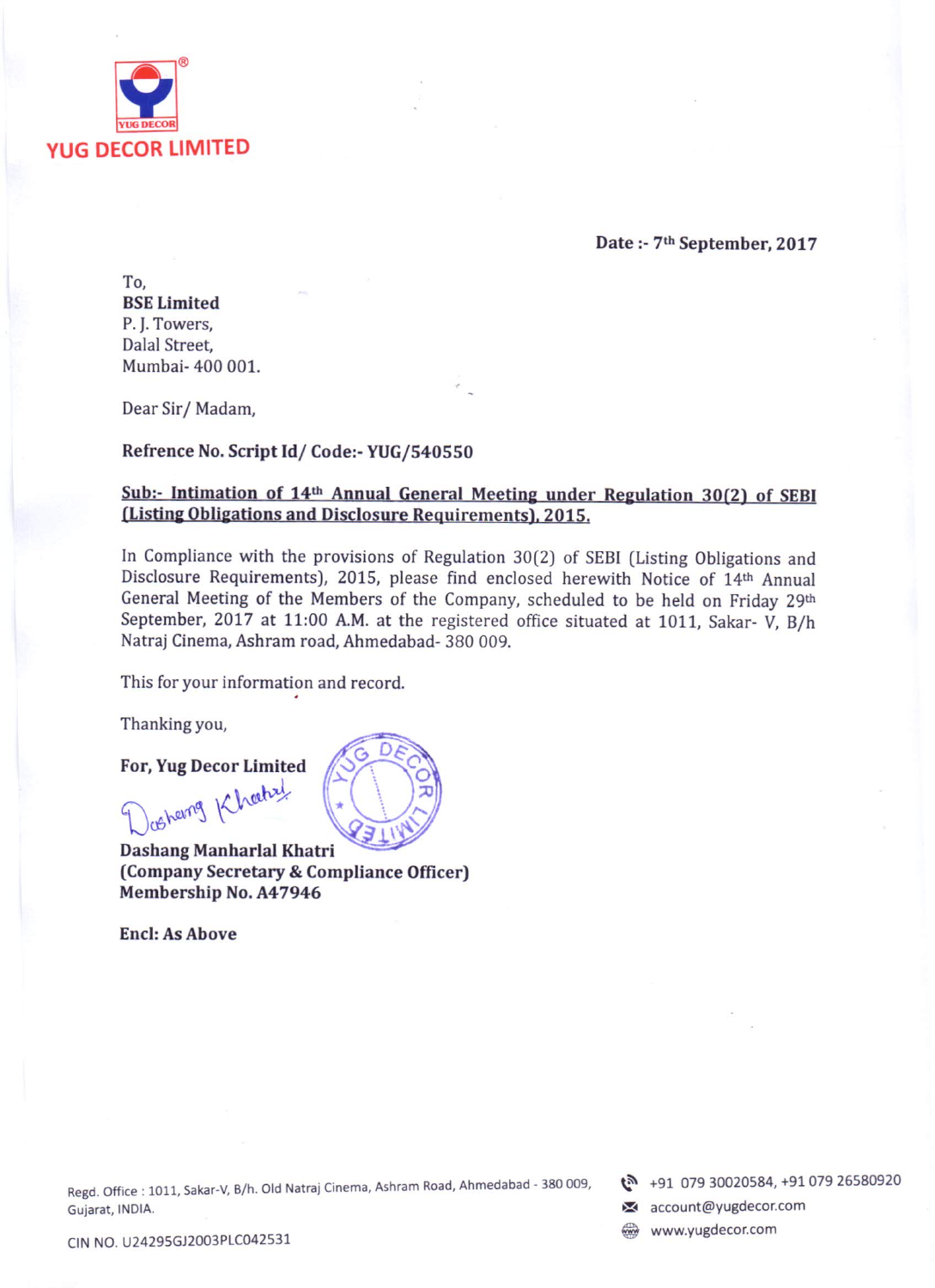# **YUG DECOR LIMITED**

**[Formerly known as Yug Decor Pvt. Ltd.] CIN: L24295GJ2003PLC042531** 

**Regd. Office: 1011, Sakar- V, B/h Natraj Cinema, Ashram Road, Ahmedabad– 380 009, Gujarat, India. Tel: 079-30020584/ 48955109 Email Id:- account@yugdecor.com** 

# **NOTICE**

# **14TH ANNUAL GENERAL MEETING**

NOTICE is hereby given that the 14th Annual General Meeting of the members of **YUG DECOR LIMITED** (Formerly known as Yug Decor Pvt. Ltd.) will be held on Friday 29th day of September, 2017 at 11.00 A.M. at the Registered Office of the Company, situated at 1011, Sakar- V, B/h Natraj Cinema, Ashram Road, Ahmedabad– 380 009, Gujarat, India to transact the following business.

### **ORDINARY BUSINESS:-**

- 1. To receive, consider and adopt the Audited Financial Statement of the company for the financial year ended on March 31, 2017 together with the Report of Board of Directors and Report of Auditors thereon.
- 2. To appoint Mr. Santosh Kumar Saraswat (DIN:- 00236008), Director of the Company, who retires by rotation and being eligible, offers himself for re-appointment.
- 3. To reappoint Auditors of the Company to hold office from the conclusion of  $14<sup>th</sup>$  AGM until the conclusion of the 15th AGM and to fix their remuneration and to pass the following resolution thereof.

**"RESOLVED THAT,** pursuant to Section 139, 142 and other applicable provisions, if any, of the Companies Act, 2013 and the Companies (Audit and Auditors) Rules, 2014, as amended from time to time, the Company hereby ratifies the appointment of M/s. P. D. GOINKA & Co., Chartered Accountants, Ahmedabad (FRN: 103260W) as Statutory Auditors of the Company to hold office from the conclusion of this Annual General Meeting (AGM) till the conclusion of 15<sup>th</sup> Annual General Meeting (AGM).

**"FURTHER RESOLVED THAT** the Auditors be paid remuneration of **`80,000/-** (excluding out of pocket expenses and applicable rate of tax)"

# **SPECIAL BUSINESS:-**

# 4. **AUTHORITY TO BOARD OF DIRECTORS UNDER SECTION 180(1)(c) OF THE COMPANIES ACT, 2013 TO BORROW MONEY:**

To consider and, if thought fit, to pass, with or without modification(s), the following resolution as a **Special Resolution**: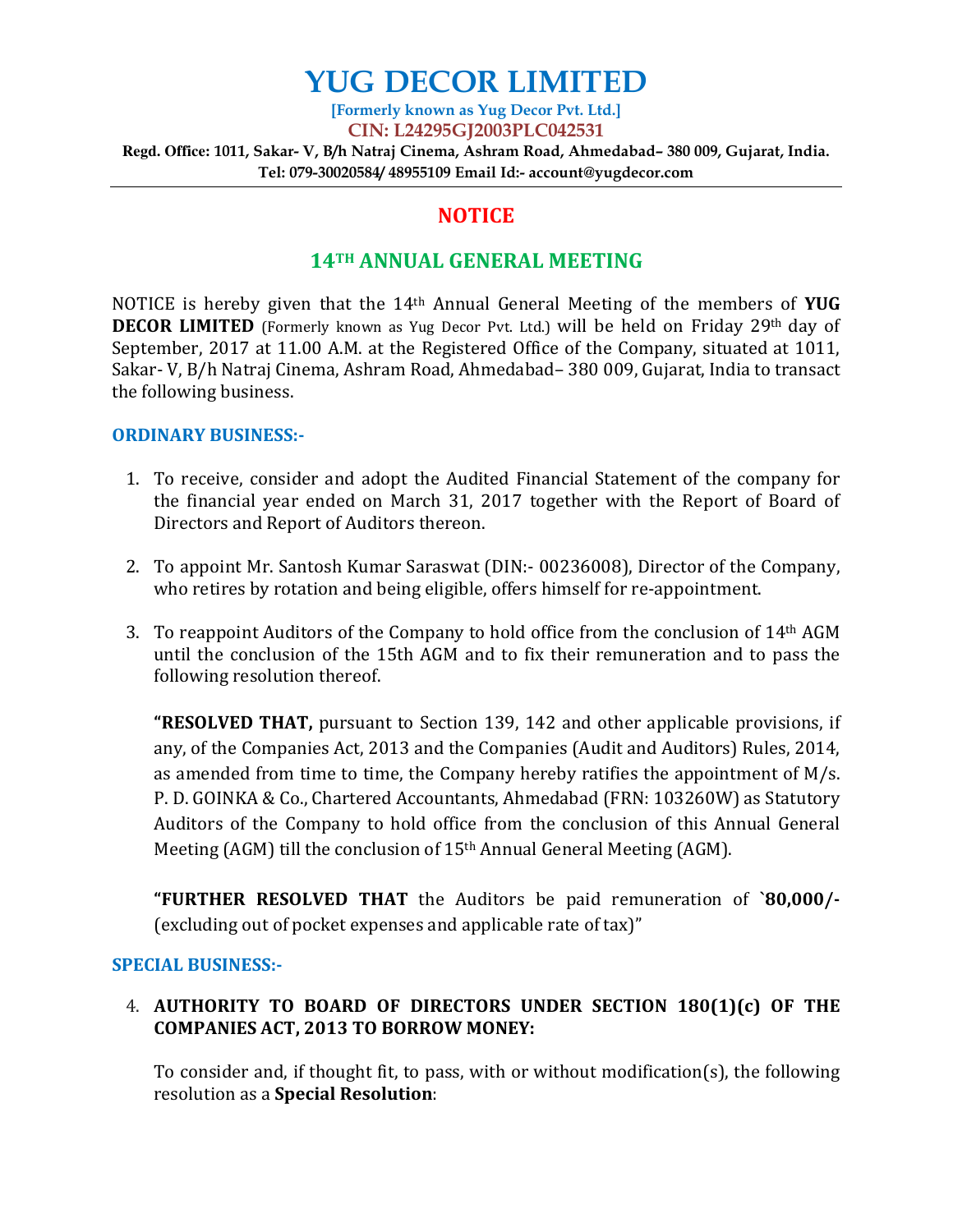**"RESOLVED THAT** Pursuant to the provisions of Section 180(1)(c) of the Companies Act, 2013 and the Companies (Meetings of Board and its Powers) Rules, 2014, including any statutory modification(s) or re-enactment(s) thereof, for the time being in force, and the Articles of Association of the Company, consent of the Company be and is hereby accorded to the Board of Directors of the Company (hereinafter referred to as "the Board" which term shall be deemed to include any Committee of the Board), to borrow any sum or sums of money from time to time at its discretion, for the purpose of the business of the Company, from any one or more Banks, Financial Institutions and other Persons, Firms, Bodies Corporate, notwithstanding that the monies to be borrowed together with the monies already borrowed by the Company (apart from temporary loans obtained from the Company's Bankers in the ordinary course of business) may, at any time, exceed the aggregate of the paid-up share capital of the Company and its free reserves (that is to say reserves not set apart for any specific purpose), subject to such aggregate borrowings not exceeding the amount which is Rs. 15 crores (Rupees Fifteen Crores only) over and above the aggregate of the paid-up share capital of the Company and its free reserves (that is to say reserves not set apart for any specific purpose) and that the Board be and is hereby empowered and authorised to arrange or fix the terms and conditions of all such monies to be borrowed from time to time as to interest, repayment, security or otherwise as it may, in its absolute discretion, think fit.

**"RESOLVED FURTHER THAT** for the purpose of giving effect to this resolution, the Board be and is hereby authorised to do all such acts, deeds, matters and things as it may in its absolute discretion deem necessary, proper, or desirable and to settle any question, difficulty, doubt that may arise in respect of the borrowing(s) aforesaid and further to do all such acts, deeds and things and to execute all documents and writings as may be necessary, proper, desirable or expedient to give effect to this resolution."

# **5. AUTHORITY TO BOARD OF DIRECTORS UNDER SECTION 180(1)(a) OF THE COMPANIES ACT, 2013, TO SELL LEASE OR OTHERWISE DISPOSE OF THE UNDERTAKINGS OF THE COMPANY:**

To consider and, if thought fit, to accord assent/dissent to the following resolution as a **Special Resolution**:

**"RESOLVED THAT** pursuant to the provisions of Section 180(1)(a) and other applicable provisions, if any, of the Companies Act, 2013 ('the Act') read with Companies (Meetings of Board and its Powers) Rules, 2014 (including any statutory modification(s) or re-enactment(s) thereof for the time being in force) and the Articles of Association of the Company, consent of the members of the Company be and is hereby accorded to the Board of Directors of the Company to sell, lease or otherwise dispose of whole and substantially the whole of the undertaking of the Company for the benefit of the Company.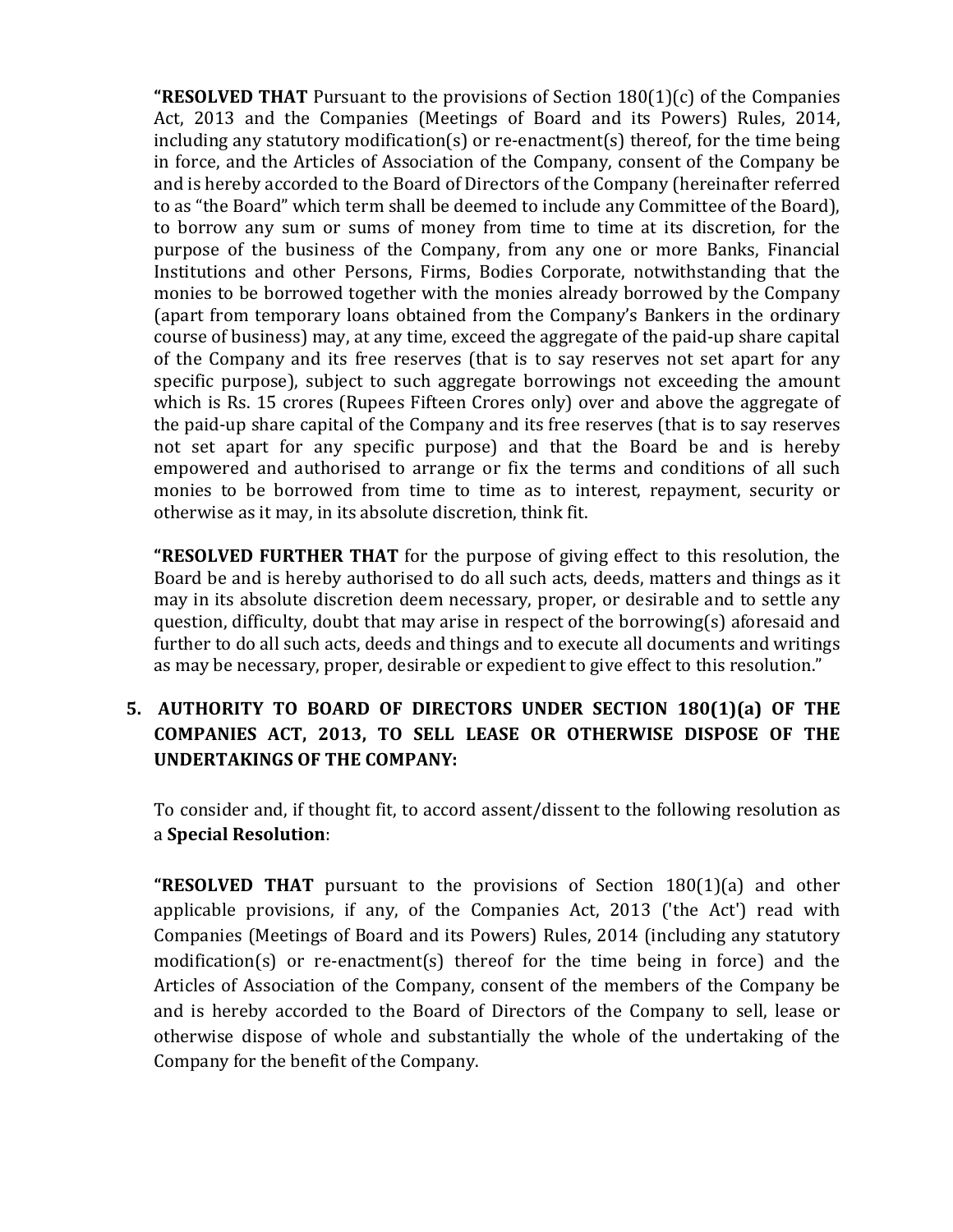**RESOLVED FURTHER THAT** any one of the Directors of the Company be and is/are hereby jointly or severally authorised to do all such acts deeds and things and to sign, seal, execute and deliver all such documents, agreements, assignments, conveyances, deeds and writings as may be necessary, expedient and incidental thereto to give effect to this resolution and for matter connected therewith or incidental thereto."

> By Order of the Board of Directors **FOR, YUG DECOR LIMITED**

 **Sd/- Date:- 28/08/2017 Chandresh S. Saraswat Managing Director DIN : 01475370**  Address: Flat No: 7, Abhikram, 27, Inkilab Society, Gulbai Tekra, Ahmedabad-380015.

#### **NOTES**

- 1. The Explanatory Statement pursuant to Section 102 of the Companies Act, 2013, in respect of the special business under Item no 4 & 5 of the Notice is annexed hereto.
- 2. **A MEMBER ENTITLED TO ATTEND AND VOTE AT THE ANNUAL GENERAL MEETING (THE "MEETING") IS ENTITLED TO APPOINT ONE OR MORE PROXIES TO ATTEND AND VOTE INSTEAD OF HIMSELF/HERSELF AND SUCH PROXY NEED NOT BE A MEMBER OF THE COMPANY.** A person can act as a proxy on behalf of members not exceeding fifty (50) and holding in the aggregate not more than ten percent of the total share capital of the Company carrying voting rights.
- 3. If a Proxy is appointed for more than fifty members, he shall choose any fifty Members and confirm the same to the Company before the commencement of specified period for inspection. In case the proxy fails to do so, the Company shall consider only the first fifty proxies received as valid.
- 4. The instrument appointing the proxy (duly completed, stamped and signed) must be deposited at the Registered Office of the Company not less than 48 hours before the commencement of the meeting. During the period beginning 24 hours before the time fixed for the commencement of the meeting and ending with the conclusion of the meeting, a member would be entitled to inspect the proxies lodged, at any time during the business hours of the Company, provided not less than 3 days written notice is given to the Company.
- 5. Corporate Members intending to send their authorized representatives to attend the Meeting pursuant to Section 113 of the Companies Act, 2013 are requested to send to the Company, a certified copy of the relevant Board Resolution together with their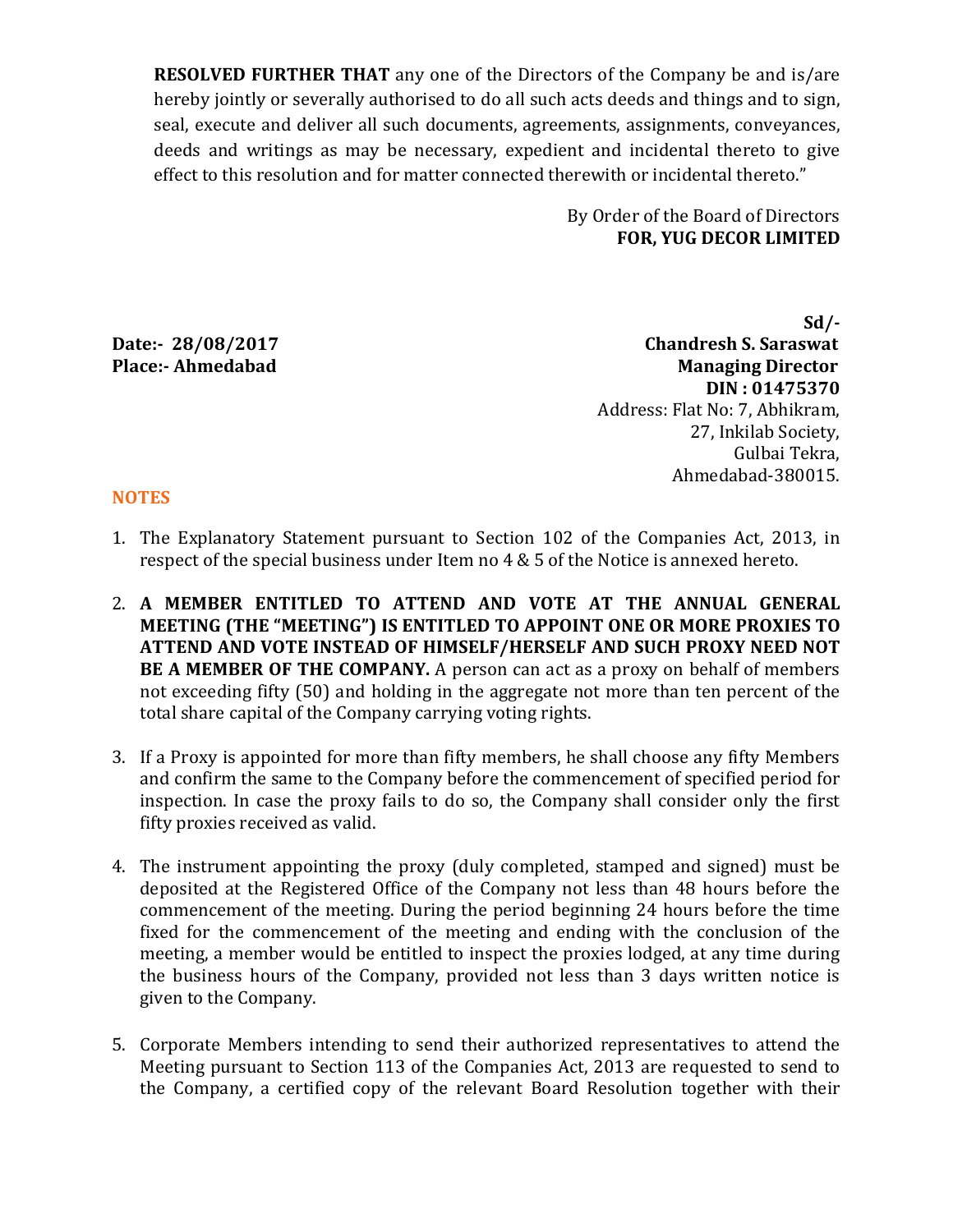respective specimen signatures authorizing their representative(s) to attend and vote on their behalf at the Meeting.

- 6. In terms of the provisions of Section 152 of the Companies Act, 2013, Mr. Santosh Kumar Saraswat (DIN:- 00236008) retires by rotation at forthcoming Annual General Meeting and being eligible, offers himself for re-appointment.
- 7. The relevant documents referred in the notice will be available for inspection by the members at the registered office of the Company during business hours on any working day (except Saturdays, Sundays & Public Holidays)
- 8. Register of Members and the Share Transfer Books of the Company will remain closed from 23<sup>rd</sup> September, 2017 to 29<sup>th</sup> September, 2017. (both days inclusive).
- 9. The record date for the purpose of determining the eligibility of the Members to attend the 14th Annual General Meeting of Company will be 22nd September, 2017.
- 10. All documents referred to in the accompanying notice and explanatory statement will be kept open for inspection at the Registered Office of Company on all working days during business hours. prior to date of Annual General Meeting.
- 11. The Notice of 14th Annual General Meeting and the Annual Report 2016-2017 of the Company, circulated to the members of the Company, will be made available on the Company's website at **www.yugdecor.com.**
- 12. Members/ Proxies/ Representatives are requested to bring the Attendance Slip, enclosed with the Annual Report/ Notice for attending the meeting, duly completed and signed mentioning therein details of their DP ID and Client ID/ Folio No.
- 13. In case of Joint holders attending the Meeting, only such joint holder who is higher in the order of names will be entitled to vote at the meeting.
- 14. The Securities and Exchange Board of India (SEBI) has mandated the submission of Permanent Account Number (PAN) by every participant in securities market. Members holding shares in electronic form are, therefore, requested to submit their PAN to their Depository Participants with whom they are maintaining their demat accounts. Members holding shares in physical form can submit their PAN details to the Company/ Registrar and Transfer Agent.
- 15. Members who have not registered their e-mail address so far are requested to register their e-mail address with depository participant/ Registrar and Transfer Agents for receiving all the communications including Annual reports, Notices etc. In electronic mode.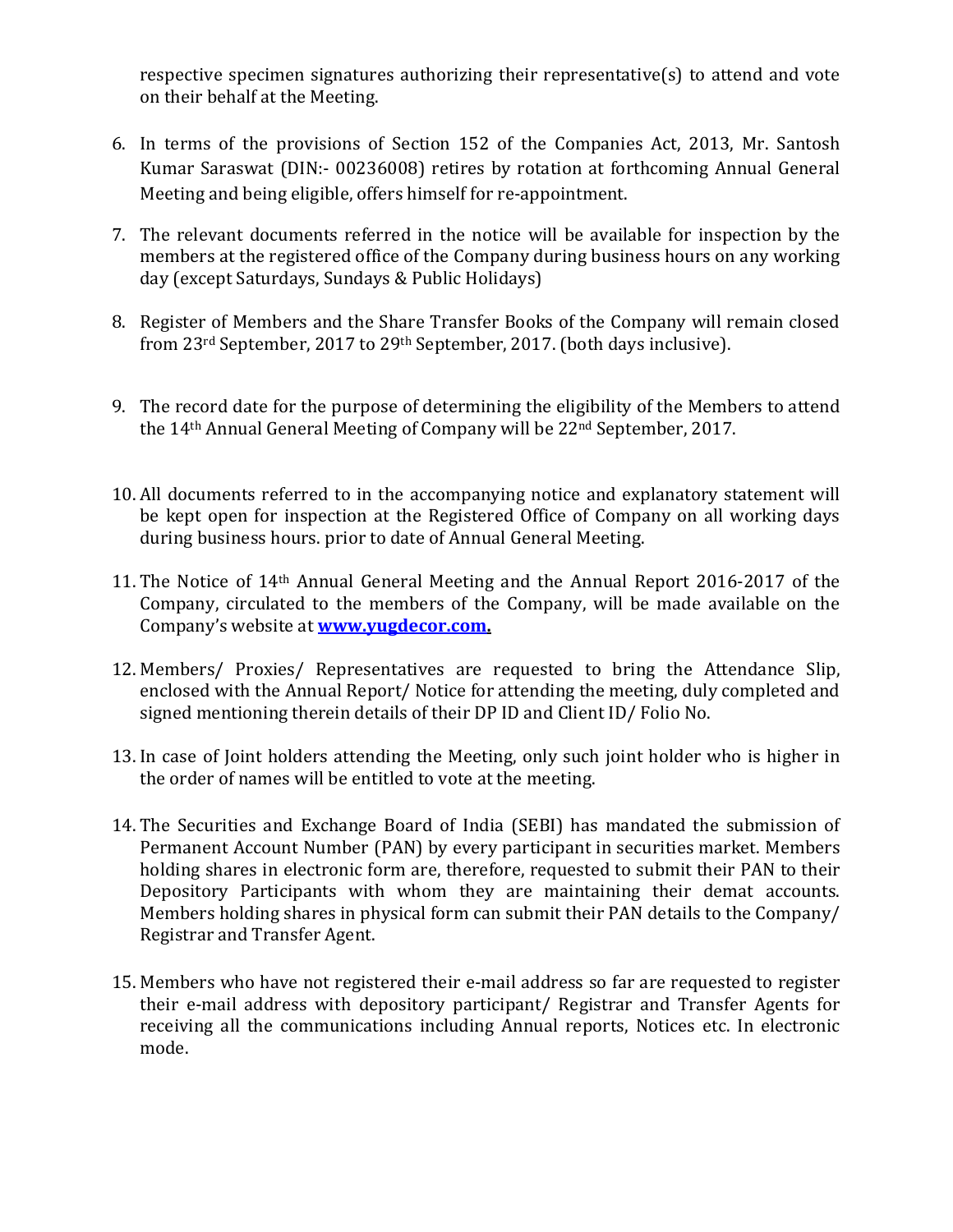- 16. Members holding shares in physical form are requested to notify immediately the change of their address and bank particulars to the R&T Agent of the Company. In case shares held in dematerialized form, the information regarding change of address and bank particulars should be given to their respective Depository Participant.
- 17. Non-Resident Indian Members are requested to inform Registrar and Transfer Agent, immediately of:
	- i. Change in their residential status on return to India for permanent settlement.
	- ii. Particulars of their bank account maintained in India with complete name, branch, account type, account number and address of the bank with pin code number, if not furnished earlier.
- 18. Electronic copy of the Annual Report for 2016-17 is being sent to all the members whose email IDs are registered with the Company/Depository Participant(s) for communication purposes unless any member has requested for a hard copy of the same. For members who have not registered their email address, physical copies of the Annual Report for 2016-17 is being sent in the permitted mode. Members who have not registered their e-mail addresses, so far, are requested to register their e-mail addresses, in respect of electronic holdings with the Depository through their concerned Depository Participants.
- 19. Relevant documents referred to in the accompanying Notice and the Statements are open for inspection by the members at the Registered Office of the Company on all working days during business hours up to the date of the Meeting.
- 20. The Ministry of Corporate Affairs has taken a "Green Initiative in the Corporate Governance" by allowing paperless compliances by the companies and has issued circulars stating that service of notice/ documents including Annual Report can be sent by e-mail to its members. To support this green initiative of the Government in full measure, members who have not registered their e-mail addresses, so far, are requested to register their e-mail addresses, in respects of electronic holding with the Depository through their concerned Depository Participants.

# **IMPORTANT COMMUNICATION TO MEMBERS**

Pursuant to Section 101 and 136 of the Companies Act, 2013 read with Companies (Management and Administration) Rules, 2014, and under regulation 36 of Securities and Exchange Board of India (Listing Obligation and Disclosure Requirements) Regulation 2015, Annual Report of the Company has been sent through email to those members whose email ID is registered with the Company/ Depository. In case any member wants a physical copy of the Annual Report he may write to the Company Secretary/ RTA.

*MEMBERS WHO HAVE NOT YET REGISTERED THEIR EMAIL ADDRESS ARE REQUESTED TO REGISTER THEIR EMAIL ADDRESS EITHER WITH THE DEPOSITORIES OR WITH THE COMPANY.*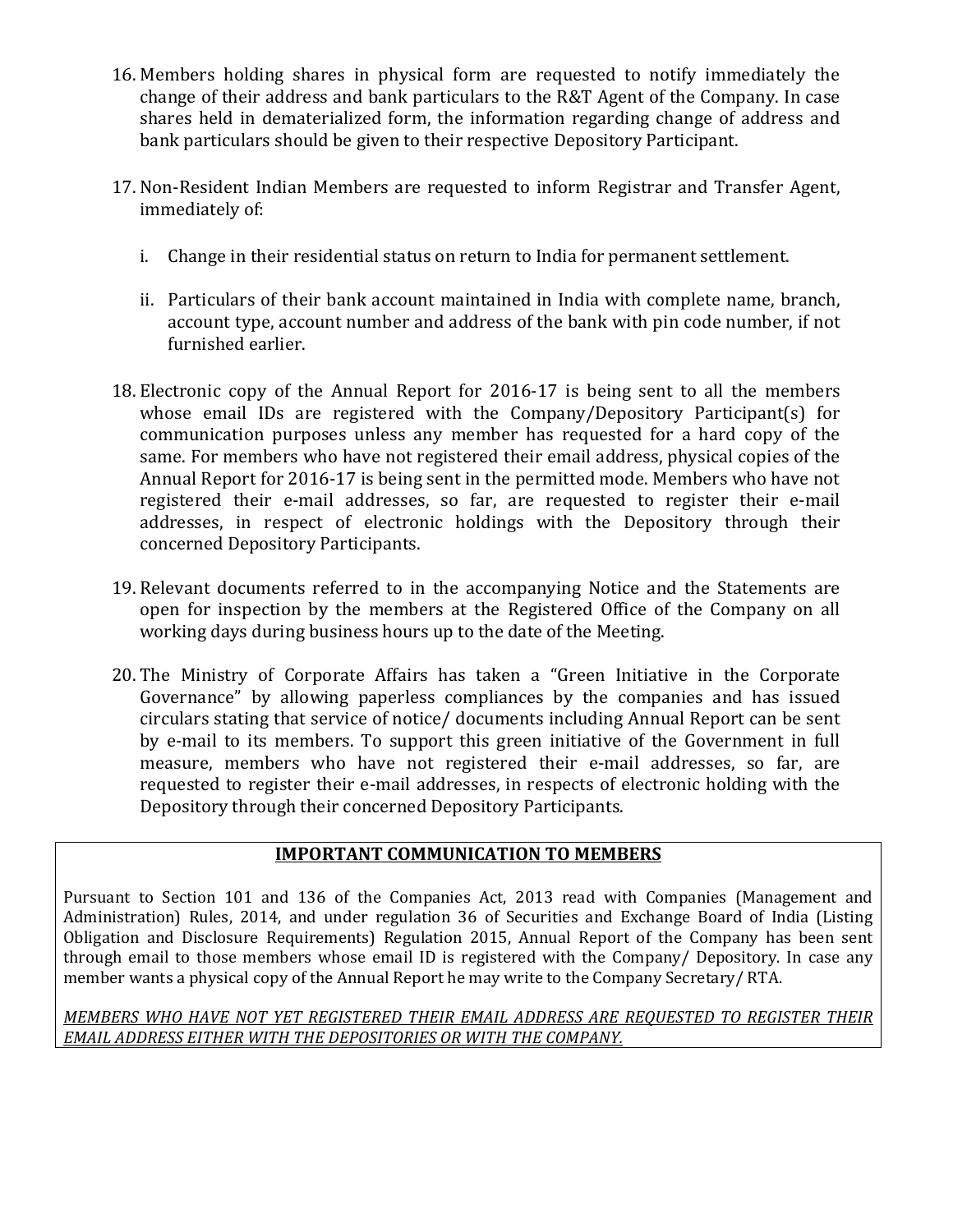- 21. The Instructions for shareholders voting electronically are as under:
	- (i) The voting period begins on  $26<sup>th</sup>$  September, 2017 and ends on  $28<sup>th</sup>$  September, 2017. During this period shareholders' of the Company, holding shares either in physical form or in dematerialized form, as on cut-off date (record date) of 22nd September, 2017 may cast their vote electronically. The e-voting module shall be disabled by CDSL for voting thereafter.
	- (ii) The shareholders should log on to the e-voting website www.evotingindia.com.
	- (iii) Click on Shareholders.
	- (iv) Now Enter your User ID

a.For CDSL: 16 digits beneficiary ID,

- b. For NSDL: 8 Character DP ID followed by 8 Digits Client ID,
- c. Members holding shares in Physical Form should enter Folio Number registered with the Company.
- (v) Next enter the Image Verification as displayed and Click on Login.
- (vi) If you are holding shares in demat form and had logged on to www.evotingindia.com and voted on an earlier voting of any Company, then your existing password is to be used.

|  | (vii) If you are a first time user follow the steps given below: |  |  |  |
|--|------------------------------------------------------------------|--|--|--|
|--|------------------------------------------------------------------|--|--|--|

|                | For Members holding shares in Demat Form and Physical Form                |  |  |
|----------------|---------------------------------------------------------------------------|--|--|
| <b>PAN</b>     | Enter your 10 digit alpha-numeric PAN issued by Income Tax Department     |  |  |
|                | (Applicable for both demat shareholders as well as physical shareholders) |  |  |
|                |                                                                           |  |  |
|                | • Members who have not updated their PAN with the Company/Depository      |  |  |
|                | Participant are requested to use the sequence number which is printed     |  |  |
|                | on Attendance Slip indicated in the PAN field.                            |  |  |
| Dividend       | Enter the Dividend Bank Details or Date of Birth (in dd/mm/yyyy format)   |  |  |
| Bank           | as recorded in your demat account or in the company records in order to   |  |  |
| Details        | login.                                                                    |  |  |
| <b>OR</b> Date | • If both the details are not recorded with the depository or company     |  |  |
| of Birth       | please enter the member id / folio number in the Dividend Bank details    |  |  |
| (DOB)          | field as mentioned in instruction (iv).                                   |  |  |

(viii)After entering these details appropriately, click on "SUBMIT" tab.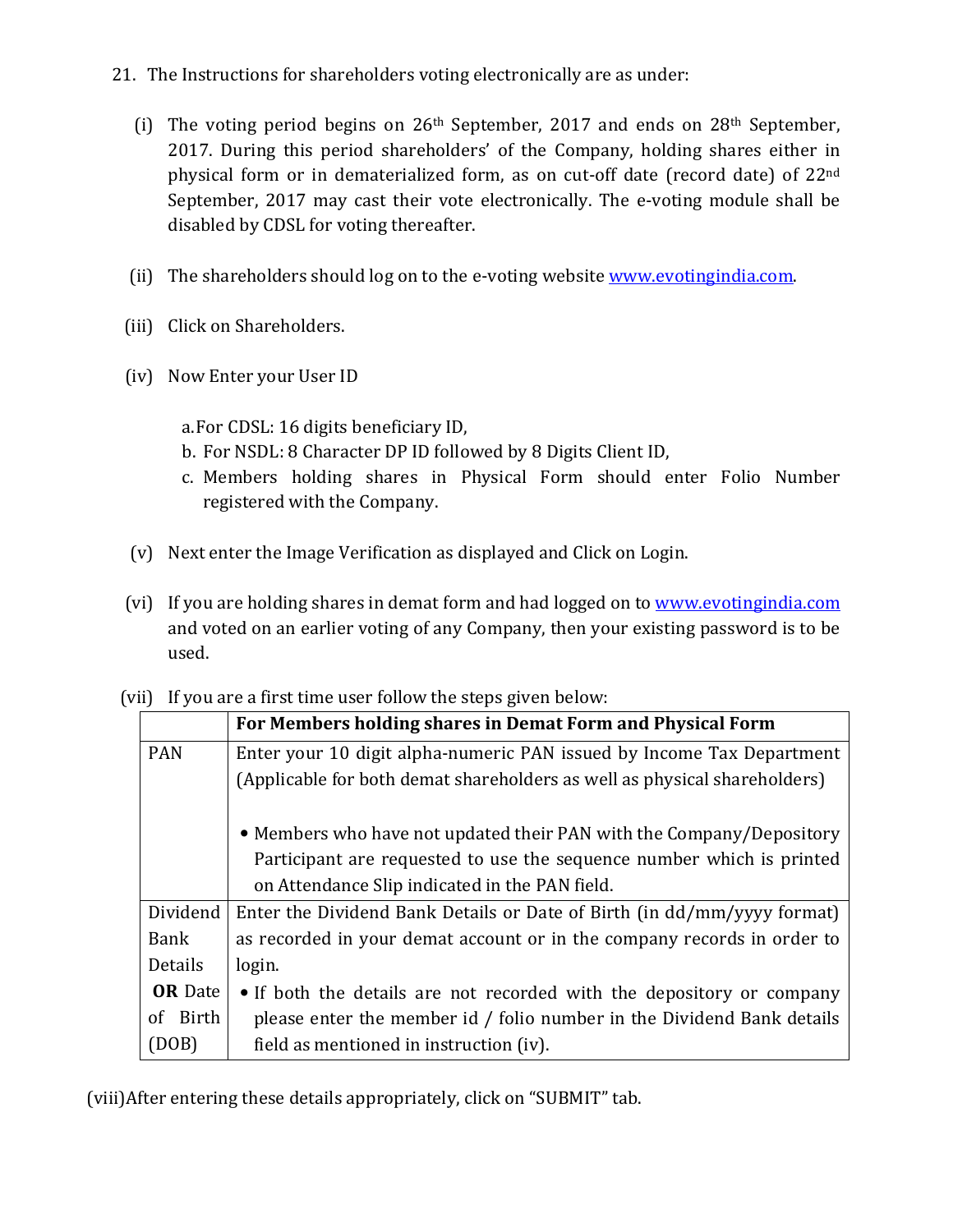- (ix) Members holding shares in physical form will then directly reach the Company selection screen. However, members holding shares in demat form will now reach 'Password Creation' menu wherein they are required to mandatorily enter their login password in the new password field. Kindly note that this password is to be also used by the demat holders for voting for resolutions of any other company on which they are eligible to vote, provided that company opts for e-voting through CDSL platform. It is strongly recommended not to share your password with any other person and take utmost care to keep your password confidential.
- (x) For Members holding shares in physical form, the details can be used only for e-voting on the resolutions contained in this Notice.
- (xi) Click on the EVSN for the YUG DECOR LIMITED on which you choose to vote.
- (xii) On the voting page, you will see "RESOLUTION DESCRIPTION" and against the same the option "YES/NO" for voting. Select the option YES or NO as desired. The option YES implies that you assent to the Resolution and option NO implies that you dissent to the Resolution.
- (xiii) Click on the "RESOLUTIONS FILE LINK" if you wish to view the entire Resolution details.
- (xiv) After selecting the resolution you have decided to vote on, click on "SUBMIT". A confirmation box will be displayed. If you wish to confirm your vote, click on "OK", else to change your vote, click on "CANCEL" and accordingly modify your vote.
- (xv) Once you "CONFIRM" your vote on the resolution, you will not be allowed to modify your vote.
- (xvi) You can also take a print of the votes cast by clicking on "Click here to print" option on the Voting page.
- (xvii) If a Demat account holder has forgotten the login password then Enter the User ID and the image verification code and click on Forgot Password & enter the details as prompted by the system.
- (xviii) **Shareholders can also cast their vote using CDSL's mobile app m-Voting available for all mobile users. Please follow the instructions as prompted by the mobile app while voting on your mobile.**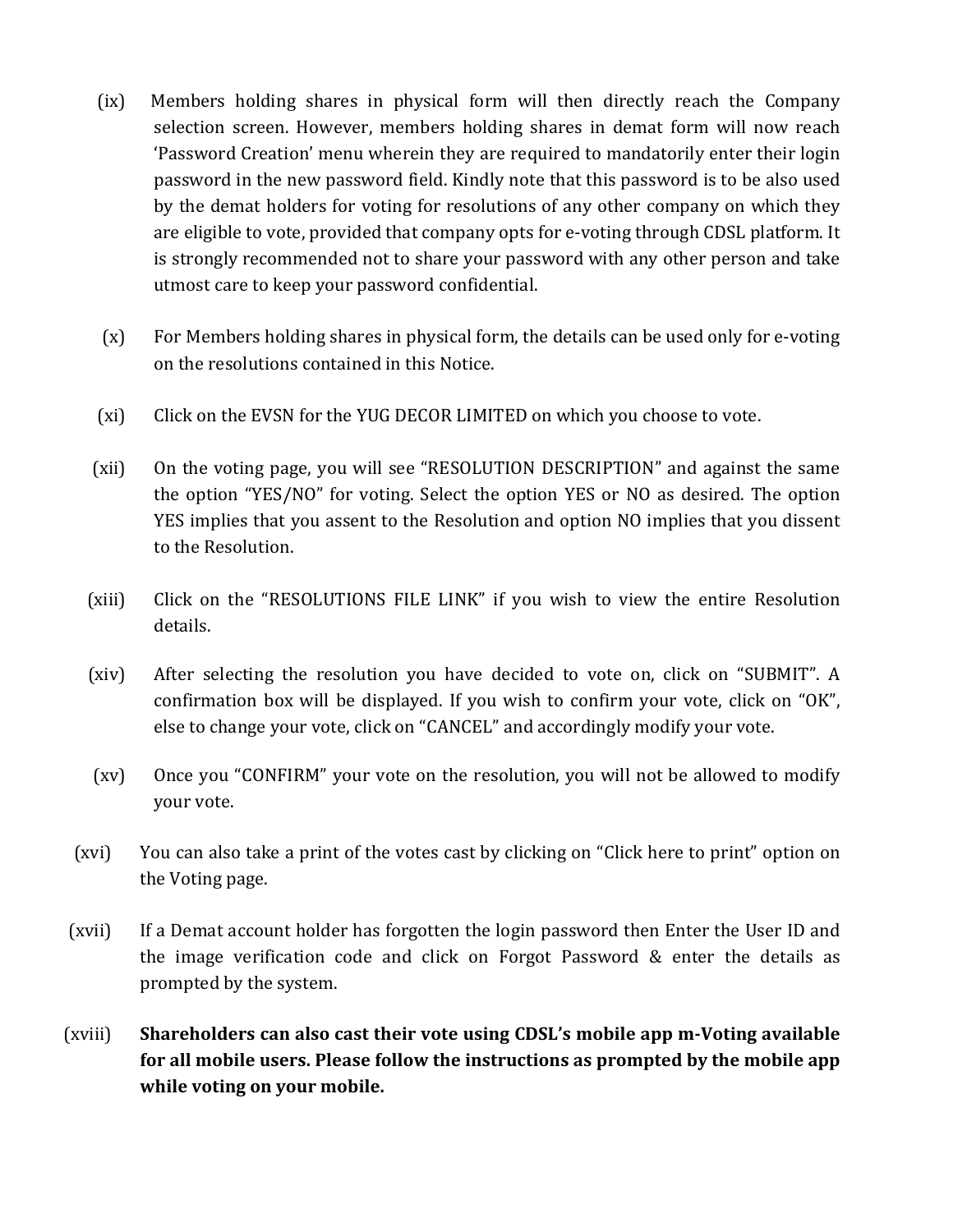# (xix) **Note for Non – Individual Shareholders and Custodians**

- Non-Individual shareholders (i.e. other than Individuals, HUF, NRI etc.) and Custodian are required to log on to www.evotingindia.com and register themselves as Corporates.
- A scanned copy of the Registration Form bearing the stamp and sign of the entity should be emailed to helpdesk.evoting@cdslindia.com.
- After receiving the login details a Compliance User should be created using the admin login and password. The Compliance User would be able to link the account(s) for which they wish to vote on.
- The list of accounts linked in the login should be mailed to helpdesk.evoting@cdslindia.com and on approval of the accounts they would be able to cast their vote.
- A scanned copy of the Board Resolution and Power of Attorney (POA) which they have issued in favour of the Custodian, if any, should be uploaded in PDF format in the system for the scrutinizer to verify the same.
- (xx) In case you have any queries or issues regarding e-voting, you may refer the Frequently Asked Questions ("FAQs") and e-voting manual available at www.evotingindia.com, under help section or write an email to helpdesk.evoting@cdslindia.com.

# **ANNEXURE TO NOTICE**

# **EXPLANATORY STATEMENT PURSUANT TO SECTION 102 OF THE COMPANIES ACT, 2013**

### **Item No. 4:-**

Keeping in view the Company's existing and future financial requirements to support its business operations, the Company needs additional funds. For this purpose, the Company is desirous of raising finance from various Banks and/or Financial Institutions and/or any other lending institutions and/or Bodies Corporate and/or such other persons/ individuals as may be considered fit, which, together with the moneys already borrowed by the Company (apart from temporary loans obtained from the Company's bankers in the ordinary course of business) may exceed the aggregate of the paid-up capital and the free reserves of the Company. Hence it is proposed to increase the maximum borrowing limits upto Rs.15 Crore (Rupees Fifteen Crore only). Pursuant to Section 180 (1) (c) of the Companies Act, 2013, the Board of Directors cannot borrow more than the aggregate amount of the paid-up capital of the Company and its free reserves at any one time except with the consent of the members of the Company in a general meeting.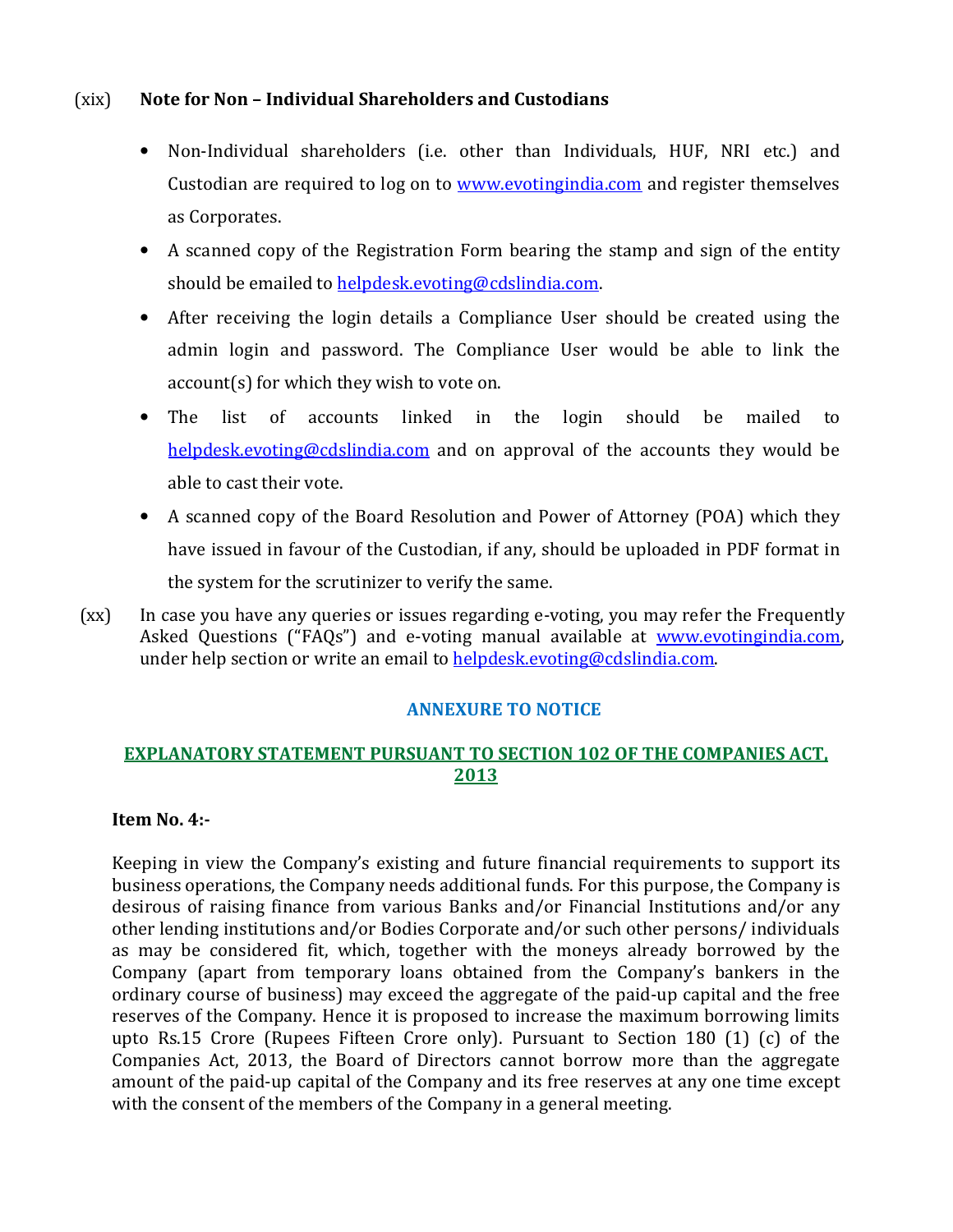The Board recommends these resolutions for the approval of the members as Special Resolutions.

None of the Directors or the Key Managerial Personnel of the Company including their relatives are in any way concerned or interested in the resolutions.

## **Item No. 5:-**

Section 180(1)(a) of the Companies Act, 2013 provides, inter alia, that the Board of Directors shall not, without the consent of Members in General Meeting sell, lease or otherwise dispose of the whole or substantially the whole of the undertaking of the Company or where the Company owns more than one undertaking, of the whole or substantially the whole, of any such undertaking.

Since the mortgaging by the Company of its immovable and creation of charge by way of hypothecation or otherwise of movable properties in favour of the Banks/Financial Institution or other lenders may be regarded as disposal of the Company's properties/undertakings etc., it is considered prudent to have the approval of the members to pass a resolution under Section 180(1)(a) of the Companies Act, 2013.

None of the Directors or KMP or their relatives are in any way concerned or interested in the resolution except to the extent of their respective shareholding in the Company.

The Directors recommend this resolution to be passed as Special Resolution.

By Order of the Board of Directors

### **FOR, YUG DECOR LIMITED**

**Sd/- Date:- 28/08/2017 Chandresh S. Saraswat Place:- Ahmedabad Managing Director Managing Director DIN : 01475370**  Address: Flat No: 7, Abhikram, 27, Inkilab Society, Gulbai Tekra, Ahmedabad-380015.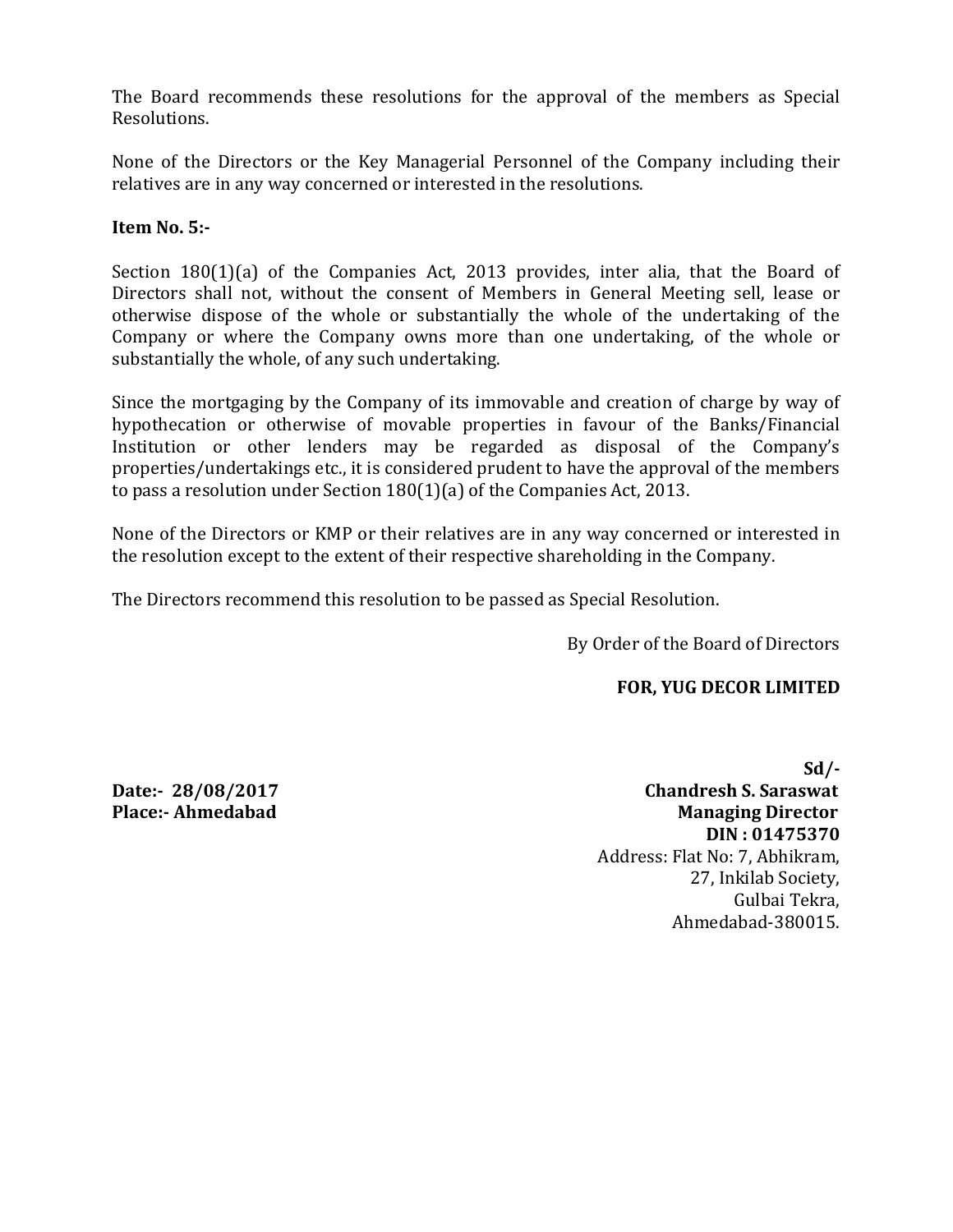**Details of the Directors seeking Appointment /Re-Appointment in the 14th Annual General Meeting of the Company pursuant to Regulation 36 of the SEBI (Listing Obligation and Disclosure Requirements) Regulation, 2015** 

**1. Mr. Santosh Kumar Saraswat – Non- Executive Director** 

| <b>Name of Director</b>                        | <b>Santosh Kumar Saraswat</b>          |  |
|------------------------------------------------|----------------------------------------|--|
|                                                | DIN:- 00236008                         |  |
| Date of Birth                                  | 01/07/1941                             |  |
| <b>Date of Appointment</b>                     | 23/06/2003                             |  |
| <b>Qualification</b>                           | Diploma in Mechanical Engineering      |  |
| <b>Expertise in Specific functional areas</b>  | <b>Production &amp; Administrative</b> |  |
| Number of shares held in the Company           | 5,35,735                               |  |
| List of other Companies in which Directorships | <b>NIL</b>                             |  |
| are held                                       |                                        |  |
| Memberships/Chairpersonships of                | 3                                      |  |
| committees of Board                            |                                        |  |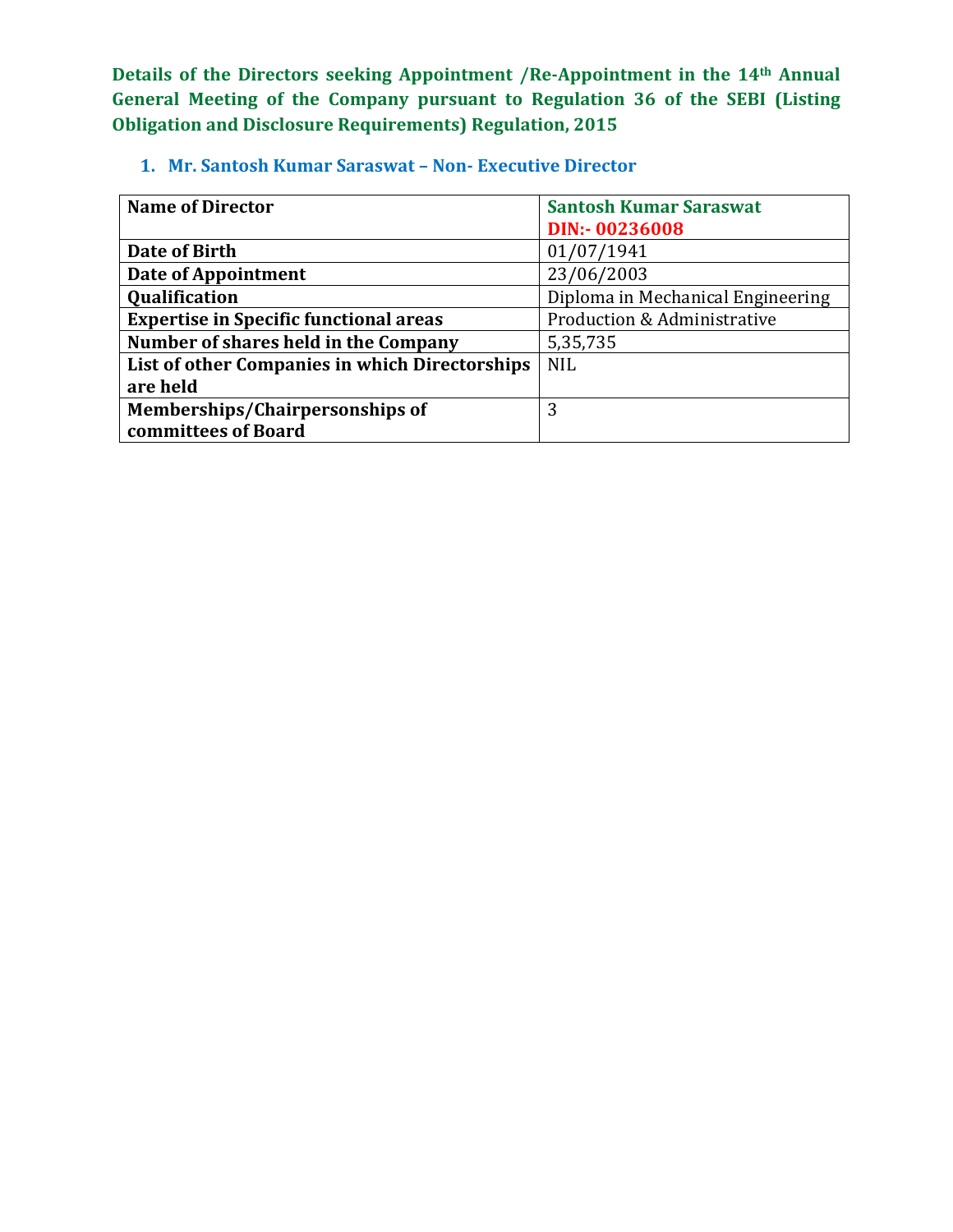#### **YUG DECOR LIMITED [Formerly known as Yug Decor Pvt. Ltd.] CIN: L24295GJ2003PLC042531**

**Regd. Office: 1011, Sakar- V, B/h Natraj Cinema, Ashram Road, Ahmedabad– 380 009, Gujarat, India. Tel: 079-30020584/ 48955109 Email Id:- account@yugdecor.com** 

# **ATTENDANCE SLIP To be handed over at the Entrance.**

I/We hereby record my/our presence at the 14th Annual General Meeting of the Company held at Registered Office 1011, Sakar- V, B/h Natraj Cinema, Ashram Road, Ahmedabad– 380 009, Gujarat, India on 29th September, 2017 at 11:00 A.M.

Signature: …………………………………. (To be filled in if the Proxy attends instead of the Member)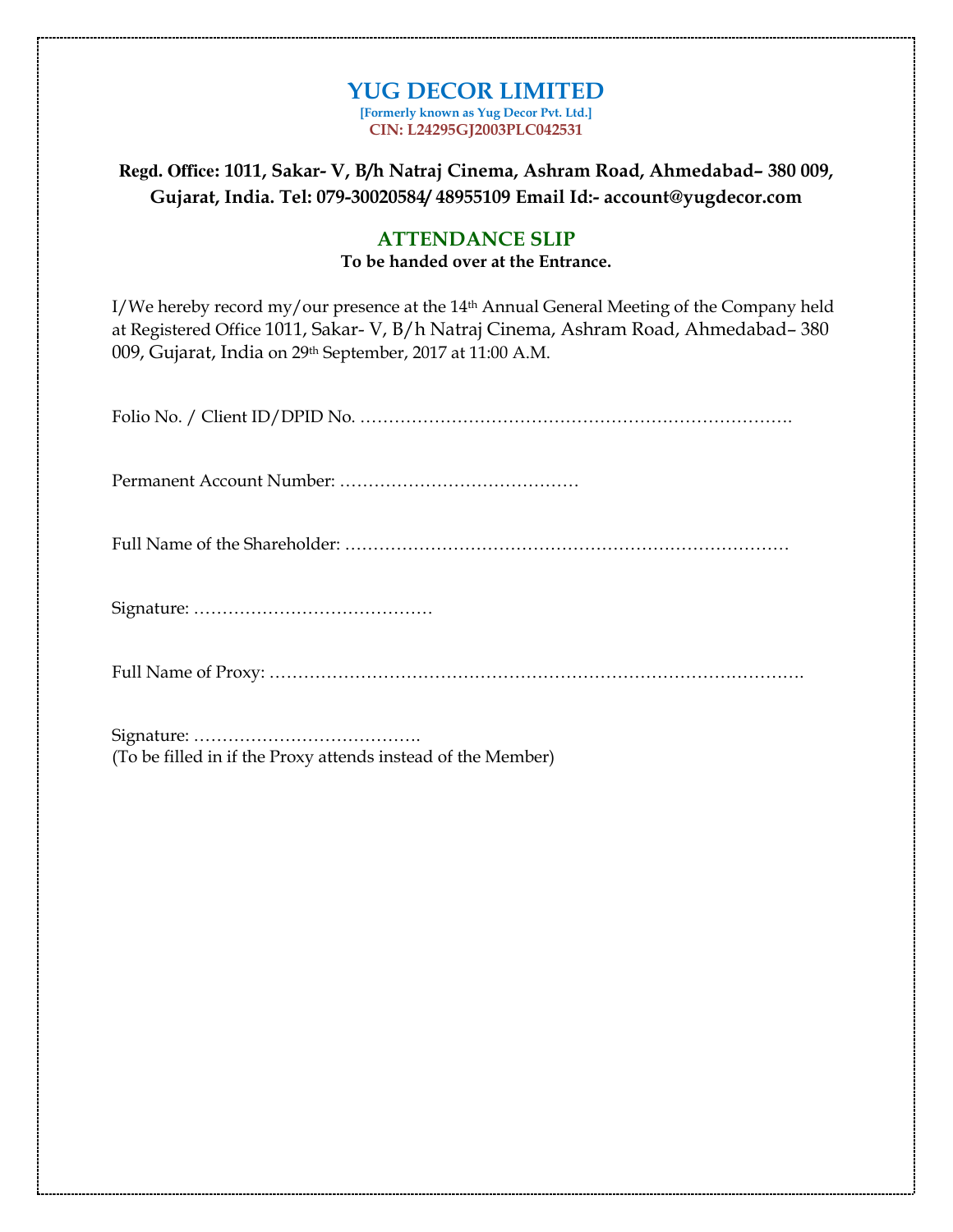#### **YUG DECOR LIMITED [Formerly known as Yug Decor Pvt. Ltd.] CIN: L24295GJ2003PLC042531**

**Regd. Office: 1011, Sakar- V, B/h Natraj Cinema, Ashram Road, Ahmedabad– 380 009, Gujarat, India. Tel: 079-30020584/ 48955109 Email Id:- account@yugdecor.com** 

# **14th Annual General Meeting – 29th September, 2017 Form No. MGT-11 PROXY FORM**

**[Pursuant to section 105(6) of the Companies Act, 2013 and rule 19(3) of the Companies (Management and Administration) Rules, 2014]** 

| hereby appoint       |
|----------------------|
|                      |
| Address:             |
|                      |
|                      |
| or failing him / her |
|                      |
|                      |
|                      |
|                      |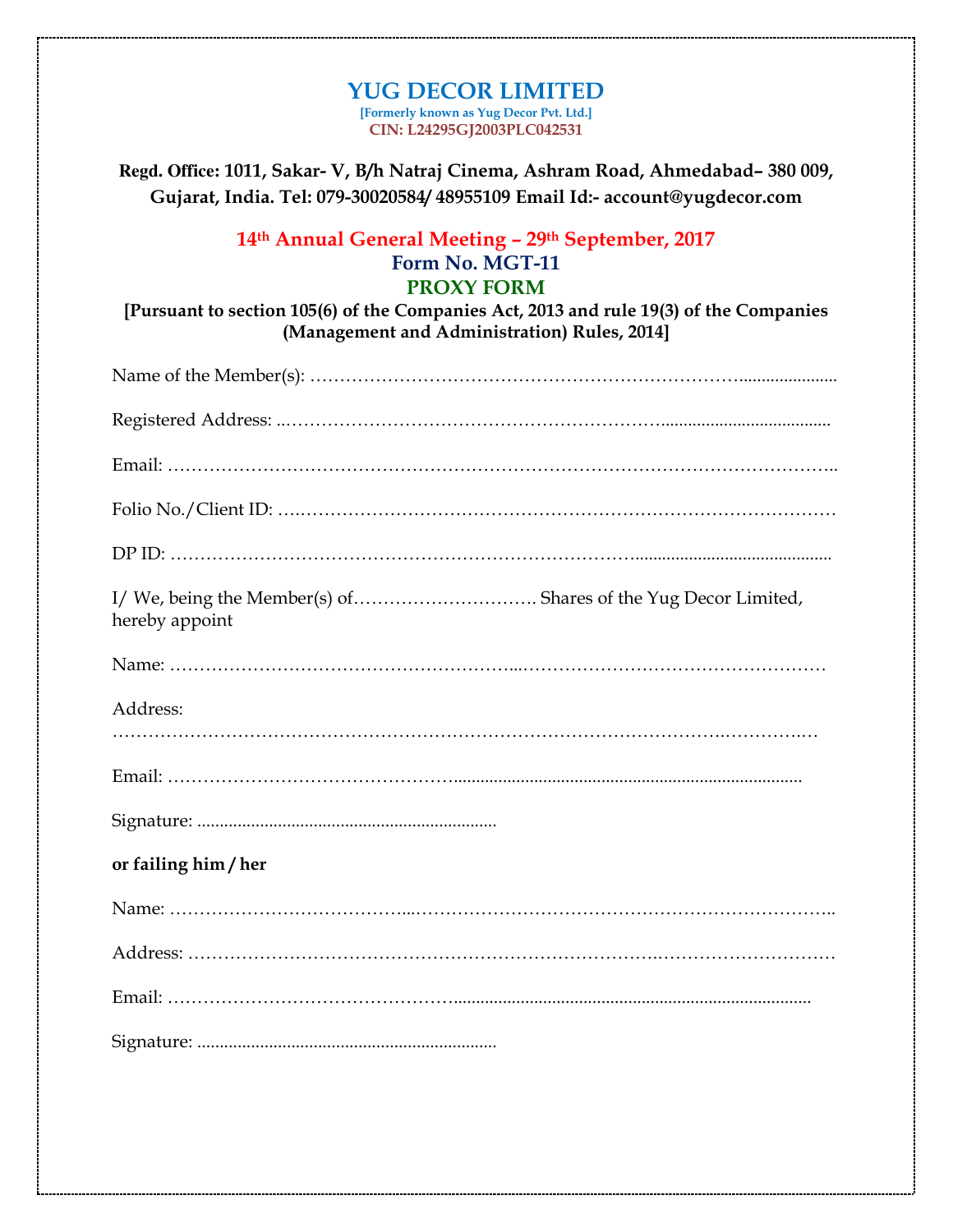# **or failing him / her**

Signature: ...................................................................

as my/ our proxy to attend and vote (on a poll) for me/ us and on my/ our behalf at the 14<sup>th</sup> Annual General Meeting of the Company, to be held on 29<sup>th</sup> September, 2017 at 11:00 A.M. at 1011, Sakar- V, B/h Natraj Cinema, Ashram Road, Ahmedabad– 380 009, Gujarat, India and at any adjournment thereof:

| Sr.                     | <b>Resolutions</b>                                              | Optional* |                |
|-------------------------|-----------------------------------------------------------------|-----------|----------------|
| No.                     |                                                                 | For       | <b>Against</b> |
| $\mathbf{1}$            | To receive, consider and adopt the Audited                      |           |                |
|                         | Financial Statement of the Company for the                      |           |                |
|                         | financial year ended at March 31, 2017 together with            |           |                |
|                         | the Report of Board of Directors and Report of                  |           |                |
|                         | Auditor thereon (Ordinary resolution)                           |           |                |
| $\overline{2}$          | To appoint Mr. Santosh Kumar Saraswat (DIN:                     |           |                |
|                         | 00236008), who retires by rotation and being eligible           |           |                |
|                         | offers himself for re-appointment.                              |           |                |
|                         | (Ordinary resolution)                                           |           |                |
| 3                       | To reappoint M/s. P. D. GOINKA & Co., Chartered                 |           |                |
|                         | Accountants, Ahmedabad; Statutory Auditors of the               |           |                |
|                         | Company to hold office from the conclusion of 14 <sup>th</sup>  |           |                |
|                         | AGM until the conclusion of the 15 <sup>th</sup> AGM and to fix |           |                |
|                         | their remuneration, if any. (Ordinary resolution)               |           |                |
| $\overline{\mathbf{4}}$ | Authority to Board of Directors under Section                   |           |                |
|                         | $180(1)(C)$ of The Companies Act, 2013 To Borrow                |           |                |
|                         | Money for the purpose of the Company. (Special                  |           |                |
|                         | resolution)                                                     |           |                |
| 5                       | Authority to Board of Directors Under Section                   |           |                |
|                         | $180(1)(A)$ of the Companies Act, 2013, To Sell Lease or        |           |                |
|                         | otherwise dispose of the Undertakings of the                    |           |                |
|                         | Company. (Special resolution)                                   |           |                |

Signed this …………… Day of ……………… 2017

……………………………………………….. ……………………………………………

Signature of the Member Signature of the proxy holder(s)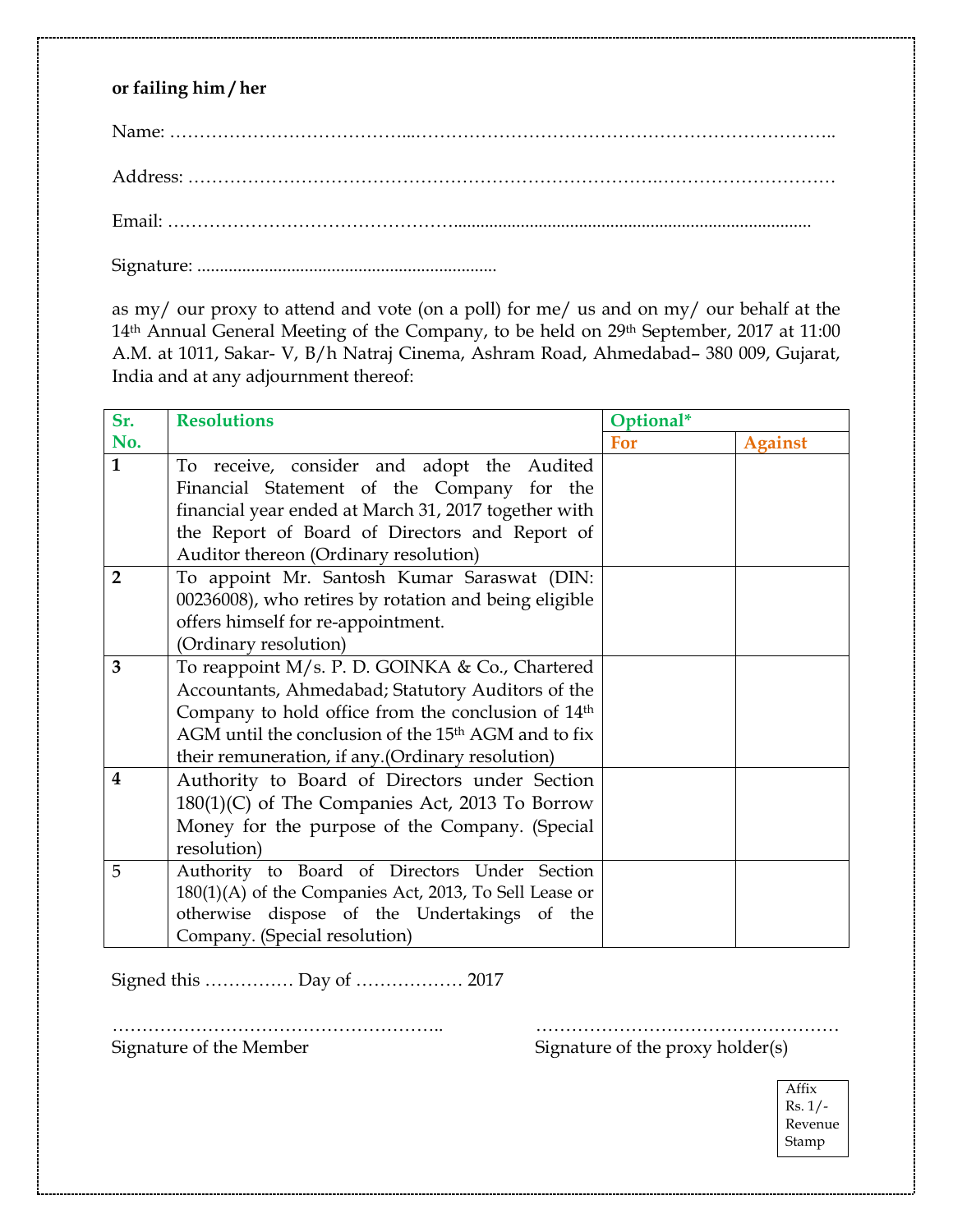#### **Notes :**

- 1. This form of proxy in order to be effective should be duly completed and deposited at the Registered Office of the Company not less than 48 hours before the commencement of the meeting.
- 2. A Proxy need not be a member of the Company.
- 3. A person can act as proxy on behalf of members not exceeding fifty and holding in the aggregate not more than 10% of the total share capital of the Company carrying voting rights. A member holding more than 10% of total share capital of the Company carrying voting rights may appoint a single person as proxy and such person shall not act as a proxy for any other person or shareholder.
- 4. \* This is only optional. Please put 'X' in the appropriate column against the resolutions indicated in the Box. If you leave the 'For' or 'Against' column blank against any or all the resolutions, your Proxy will be entitled to vote in the manner as he / she thinks appropriate.
- 5. In the case of joint holders, the signatures of any one holder will be sufficient, but names of all the joint holders should be stated.